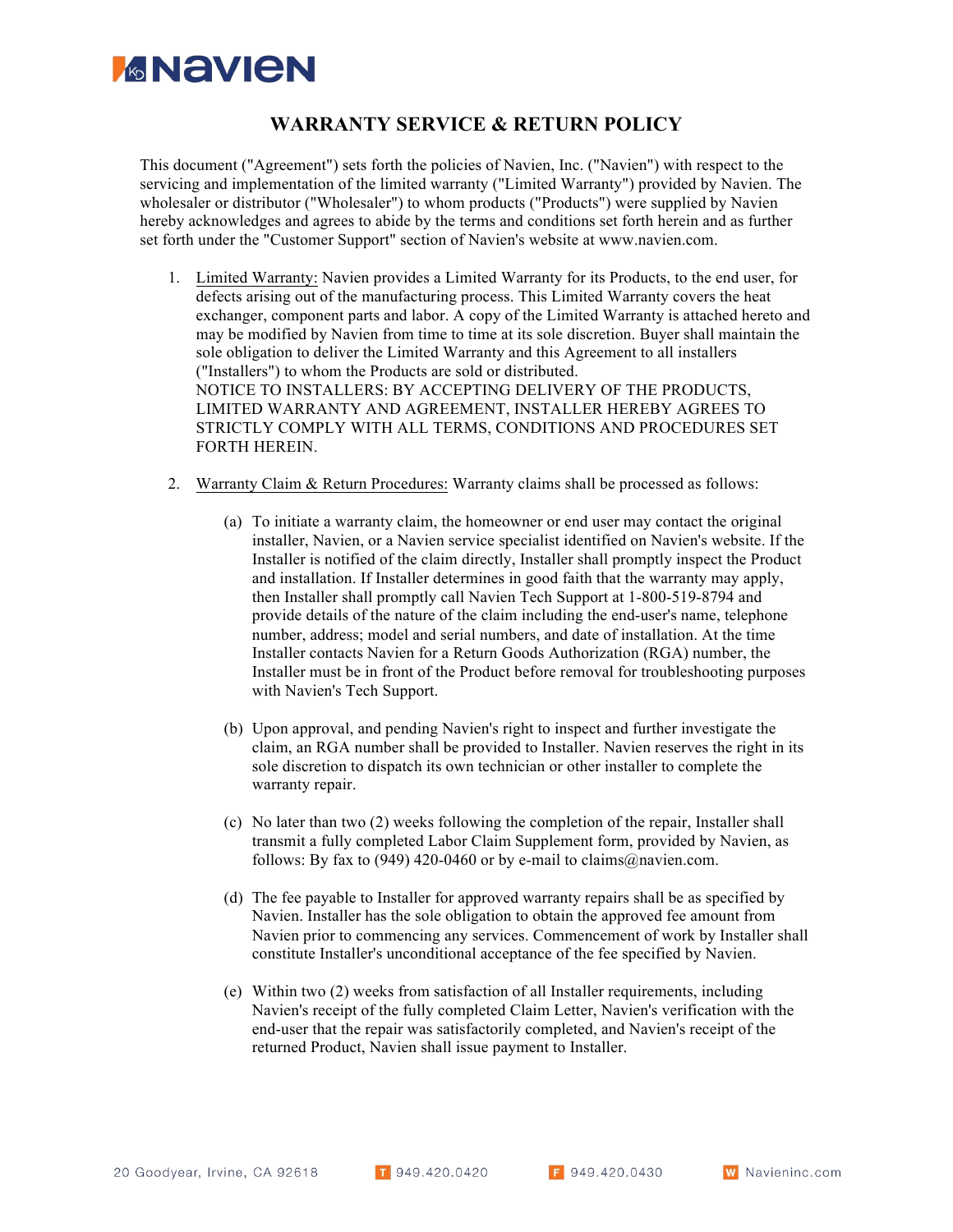- 3. Return Procedures Through Wholesaler: Returns of Product shall be processed as follows:
	- (a) Installer shall submit the RGA number, issued by Navien and the serial number to the Wholesaler from whom Installer originally received the Product and will request the same model or part for replacement. The RGA number will start with a "U" for Product replacement and a "P" for part replacement.
	- (b) At Wholesaler's discretion, Wholesaler may transmit the RGA number and serial number to Navien for verification and approval. Navien shall not be responsible for any RGA number that is invalid or not authorized by Navien.
	- (c) Within four (4) days from receipt of the replacement Product from Wholesaler, Installer shall return the defective Product to Wholesaler. Wholesaler shall thereafter inform Navien of the receipt of the defective Product, obtain shipping information from Navien, and return the Product to Navien pursuant to Navien's shipping instructions.
	- (d) Installer shall obtain from Wholesaler, and Wholesaler shall provide to Installer, a receipt evidencing the date of return and serial number of the returned Product. In the event Wholesaler disclaims that it received the returned Product or parts from Installer and Installer is unable to produce to Navien the return receipt issued by Wholesaler, then Installer shall be solely liable for the cost of the replacement Product.
	- (e) Navien shall inspect the returned Product and confirm the existence of a manufacturing defect that the returned Product is the same as identified in the Claim Letter, and that Installer and Wholesaler have fully complied with all procedural requirements. Subject to such verification, a credit memo or payment shall be issued to the Wholesaler within seven (7) days of Navien's receipt of the Product and all required information. Installer's request for payment shall be directed solely to Navien. Wholesaler shall not seek reimbursement from Navien for any service fees it may pay to Installer.
	- (f) As CR, CC, NR and NP model Products are discontinued, Wholesaler shall provide NPE model replacement Products to Installer. When the replacement is due to a manufacturing defect (as expressly acknowledged by Navien), Navien shall issue a credit memo or payment to Wholesaler for the difference in Wholesaler's price for the NPE model supplied to Installer. When the replacement is due to any reason other than a manufacturing defect, then the end user and/or Installer shall be responsible for paying Wholesaler the increased price difference for the replacement Product.
- 4. Direct Returns by Installer: Return of Products must be handled through the Wholesaler as outlined above. In those limited or special circumstances where Navien authorizes a direct return based on Navien's sole determination that a wholesaler is not proximately located to the Installer or the Wholesaler does not maintain the necessary inventory, then Navien may authorize a direct return to Navien pursuant to the following terms and conditions:
	- (a) All procedures set forth herein must be followed and directed to Navien.
	- (b) In order to secure the return of the defective Product to Navien following Installer's receipt of the replacement Product, Installer shall provide to Navien a credit card number and authorization, other security, collateral or indemnification agreement to

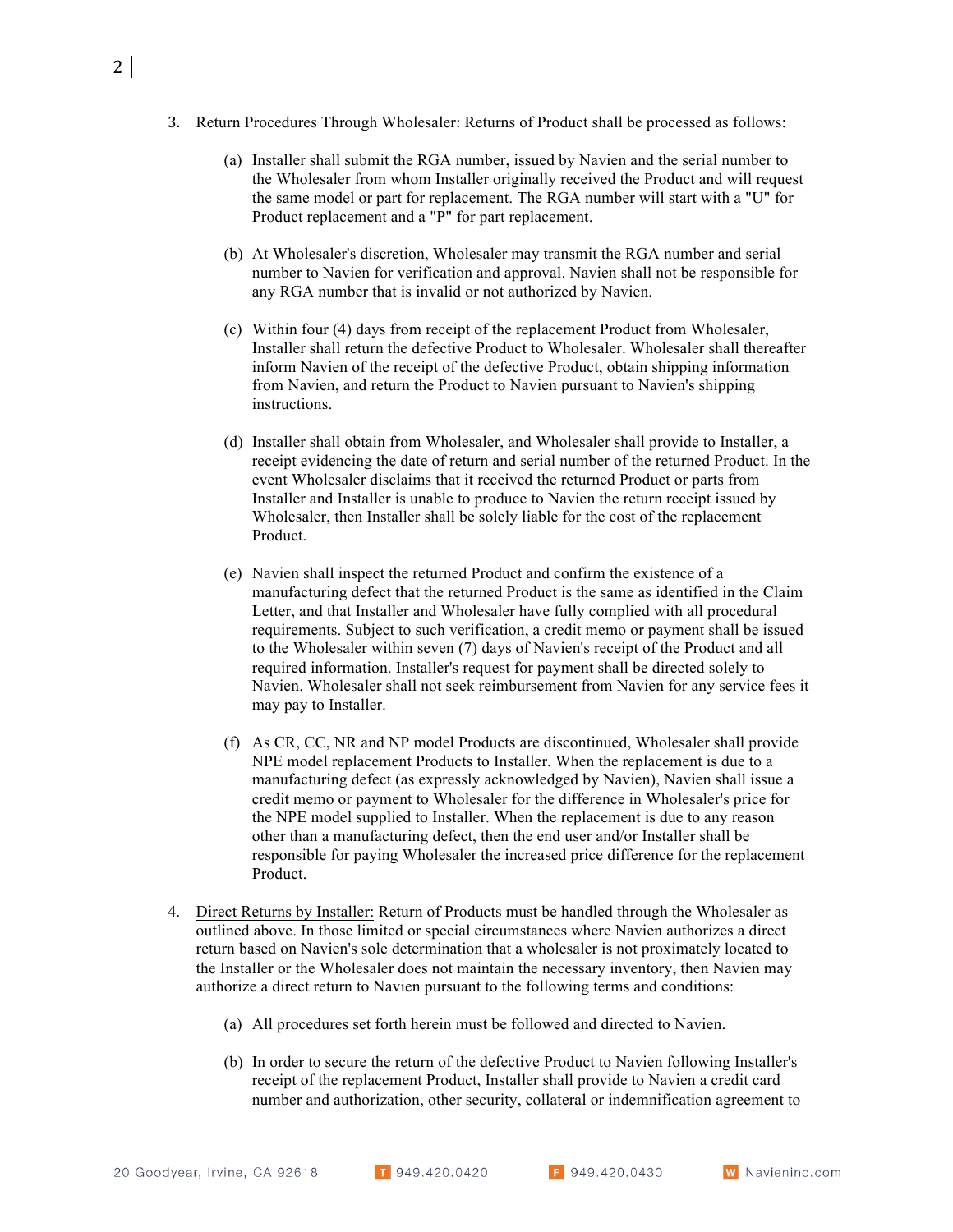secure the value of the replacement Product provided to Installer. Upon returning the defective Product to Navien, Installer shall be solely obligated to obtain a receipt from Navien evidencing the return of the defective Product. Upon Navien's notification to Installer that the defective Product has not been received, Installer shall be obligated to pay for the replacement Product, at the wholesale sales price, unless Installer can produce the receipt obtained from Navien.

- (c) Within four (4) days from receipt of the replacement Product, Installer shall return the defective Product or parts to Navien. Where a direct return has been authorized, the Product or parts must not be returned to the Wholesaler. Installer shall obtain shipping information from Navien, and must return the Product to Navien strictly using the return shipping label which will be included in the box containing the new replacement Product.
- 5. Denial of Labor Claim: Installer's claim of payment for labor and services rendered may be denied entirely or reduced in the event Installer fails to strictly comply with the requirements set forth in this Agreement and for other applicable reasons including the following:
	- (a) If any repair or replacement services are rendered for which payment is requested prior to receiving Navien's prior authorization as evidenced by an RGA number.
	- (b) If the Installer's claim for payment exceeds the fee or rate specified by Navien, Navien shall only be obligated to pay the rate or fee previously specified by Navien, and Installer shall not look to any other party, including the wholesaler or end-user, for such additional payments. The commencement of work by Installer shall constitute Installer's unequivocal and unconditional acceptance of the fee or rate designated by Navien and Installer's acknowledgment and agreement to Navien's designated fee or rate.
	- (c) If Installer fails to provide all required information including the end-user's name, address and telephone number, model and serial number, date of original installation; if such required information and/or documents are not submitted when requested; or if Installer is not in front of the Product at the time the RGA number is requested from Navien.
	- (d) If the repair or replacement was not properly completed, if the end-user is dissatisfied with the repair, and/or a discrepancy is identified between the repair identified in the Claim Letter and the repair that was actually performed.
	- (e) If a follow up repair call involves the same problem which Installer had previously repaired within the preceding three (3) month period.
	- (f) If the Limited Warranty is void or not applicable for any reason.
	- (g) If Installer's request for payment for labor and services rendered is received by Navien more than two (2) weeks after the repair or replacement service was completed.
	- (h) If it is determined by Navien that the claim for payment of labor and services rendered was not for services directly necessary to replace or repair the defective Product such as for maintenance of the Product.